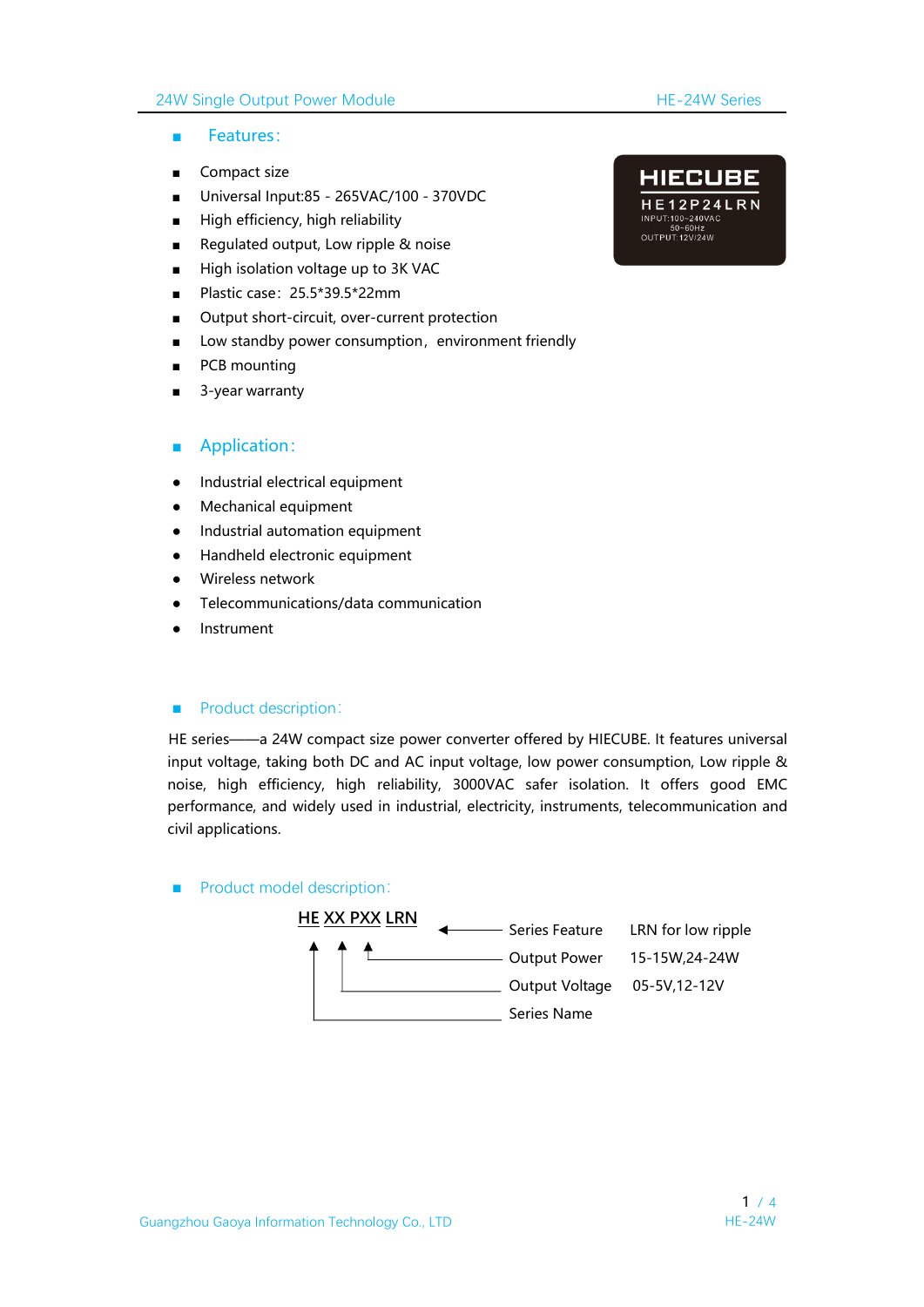### 24W Single Output Power Module HE-24W Series

#### ■ Input Specifications:

| <b>Item</b> | <b>Voltage Range</b>      | Input<br>Current@110V | Input<br>Current@220 | <b>Power</b><br>Factor | Start time |
|-------------|---------------------------|-----------------------|----------------------|------------------------|------------|
| HE05P15LRN  |                           |                       |                      |                        |            |
| HE06P15LRN  |                           |                       |                      |                        |            |
| HE09P24LRN  |                           |                       |                      |                        |            |
| HE12P24LRN  |                           | < 500mA               | $<$ 300 $mA$         | < 0.5                  | < 0.25     |
| HE15P24LRN  | 85V~265VAC<br>100V~370VDC |                       |                      |                        |            |
| HE20P24LRN  |                           |                       |                      |                        |            |
| HE24P24LRN  | 50/60HZ                   |                       |                      |                        |            |
| HE28P24LRN  |                           |                       |                      |                        |            |

### ■ Output Specifications:

| <b>Item</b> | Voltage    | Current | <b>Power</b> | Eff (Typ) | Vol<br>accuracy | Load regulation |
|-------------|------------|---------|--------------|-----------|-----------------|-----------------|
| HE05P15LRN  | 5V         | 3A      | 15W          | 80%       | ±1%             | ±1.5%           |
| HE06P15LRN  | 6V         | 2.5A    |              | 82%       |                 | ±1.5%           |
| HE09P24LRN  | 9V         | 2.7A    | 24W          | 84%       |                 | ±1.5%           |
| HE12P24LRN  | 12V        | 2A      |              | 87%       |                 | $±0.8\%$        |
| HE15P24LRN  | 15V        | 1.6A    |              | 88%       |                 | $\pm 0.8\%$     |
| HE20P24LRN  | <b>20V</b> | 1.2A    |              | 88%       |                 | ±0.8%           |
| HE24P24LRN  | 24V        | 1A      |              | 89%       |                 | ±0.4%           |
| HE28P24LRN  | <b>28V</b> | 0.85A   |              | 90%       |                 | ±0.4%           |

### ■ Ripple & Noise:

| <b>Item</b> | 20M bandwidth<br>(peak-peak value) |                   | 200M bandwidth<br>(peak-peak value) |                    |  |
|-------------|------------------------------------|-------------------|-------------------------------------|--------------------|--|
|             | Typ                                | <b>Max</b>        | Typ                                 | <b>Max</b>         |  |
| HE05P15LRN  | 30 <sub>m</sub> V                  | 35mV              | 120mV                               | 200mV              |  |
| HE06P15LRN  | 30 <sub>m</sub> V                  | 35mV              | 120mV                               | 200 <sub>m</sub> V |  |
| HE09P24LRN  | 20mV                               | 30 <sub>m</sub> V | 45 <sub>m</sub> V                   | 80 <sub>m</sub> V  |  |
| HE12P24LRN  | 20 <sub>m</sub> V                  | 25mV              | 40 <sub>m</sub> V                   | 80 <sub>m</sub> V  |  |
| HE15P24LRN  | 20mV                               | 25mV              | 40 <sub>m</sub> V                   | 80 <sub>m</sub> V  |  |
| HE20P24LRN  | 20 <sub>m</sub> V                  | 28mV              | 45mV                                | 80mV               |  |
| HE24P24LRN  | 20 <sub>m</sub> V                  | 28mV              | 45mV                                | 80 <sub>m</sub> V  |  |
| HE28P24LRN  | 20 <sub>m</sub> V                  | 28mV              | 45 <sub>m</sub> V                   | 80 <sub>m</sub> V  |  |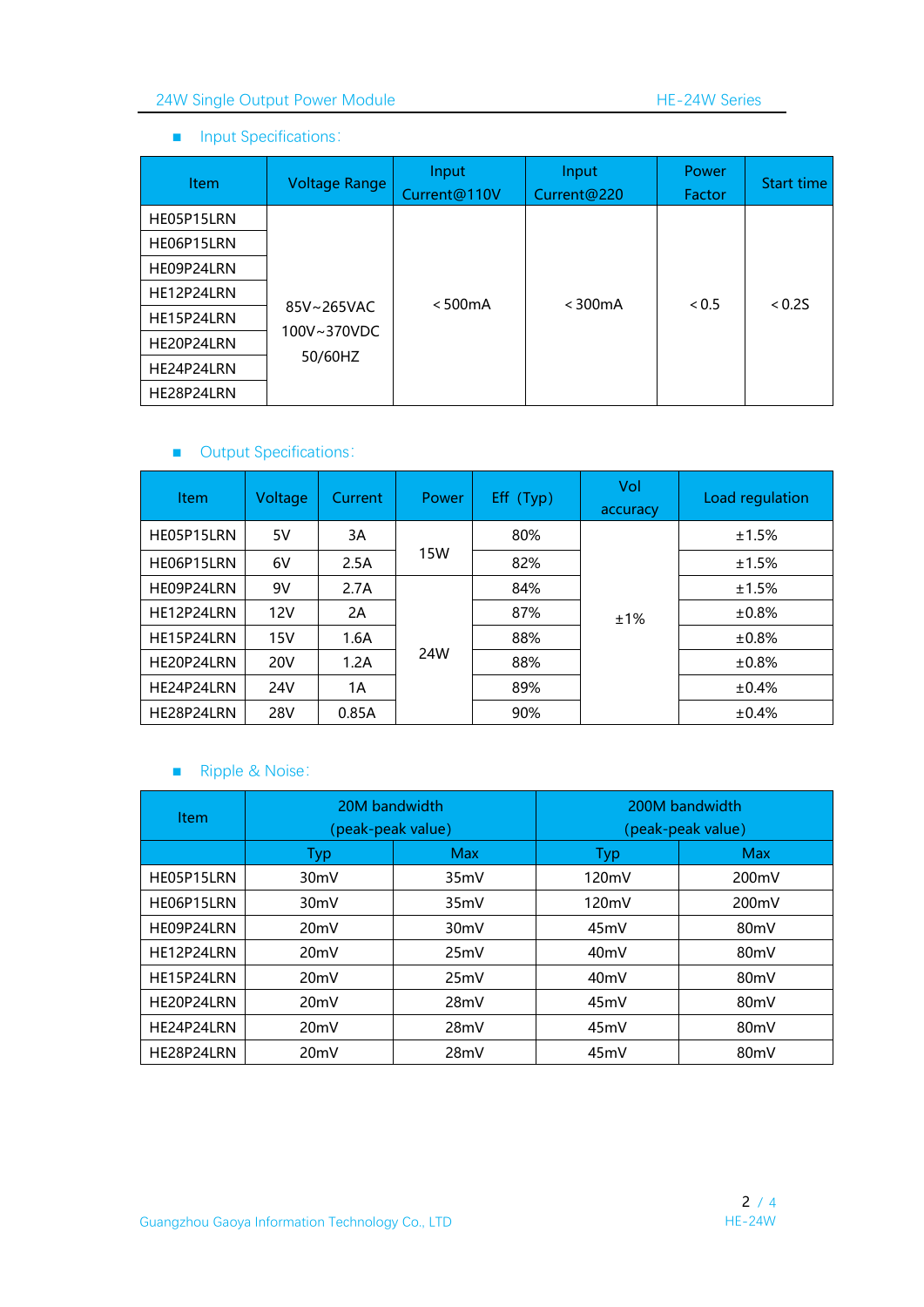#### ■ General Specifications:

| Item                            | <b>Operating Conditions</b>        |
|---------------------------------|------------------------------------|
| Switching Frequency             | 65KHz                              |
| <b>Short Circuit Protection</b> | Hiccups, continuous, self-recovery |
| Over-load Protection            | >Load110%, self-recovery           |
| Overheat Protection             | higher than 80 $°C$ ( $±4°C$ )     |
| Isolation voltage               | 3000VAC /1min<br>Input-Output      |
| <b>Operating Temperature</b>    | $-30 \sim 70^{\circ}$ C            |
| Storage Temperature             | $-40 \sim 70^{\circ}$ C            |
| Weight                          | $47g(\pm 2g)$                      |
| Package Dimensions              | 25.5*39.5*22mm                     |
| <b>Casing Material</b>          | Aluminum                           |
| Cooling Method                  | Free air convection                |
| Safety Class                    | CLASS II                           |

# ■ Design Reference:

# 1. Typical application circuit:



### 2. Low ripple application circuit:

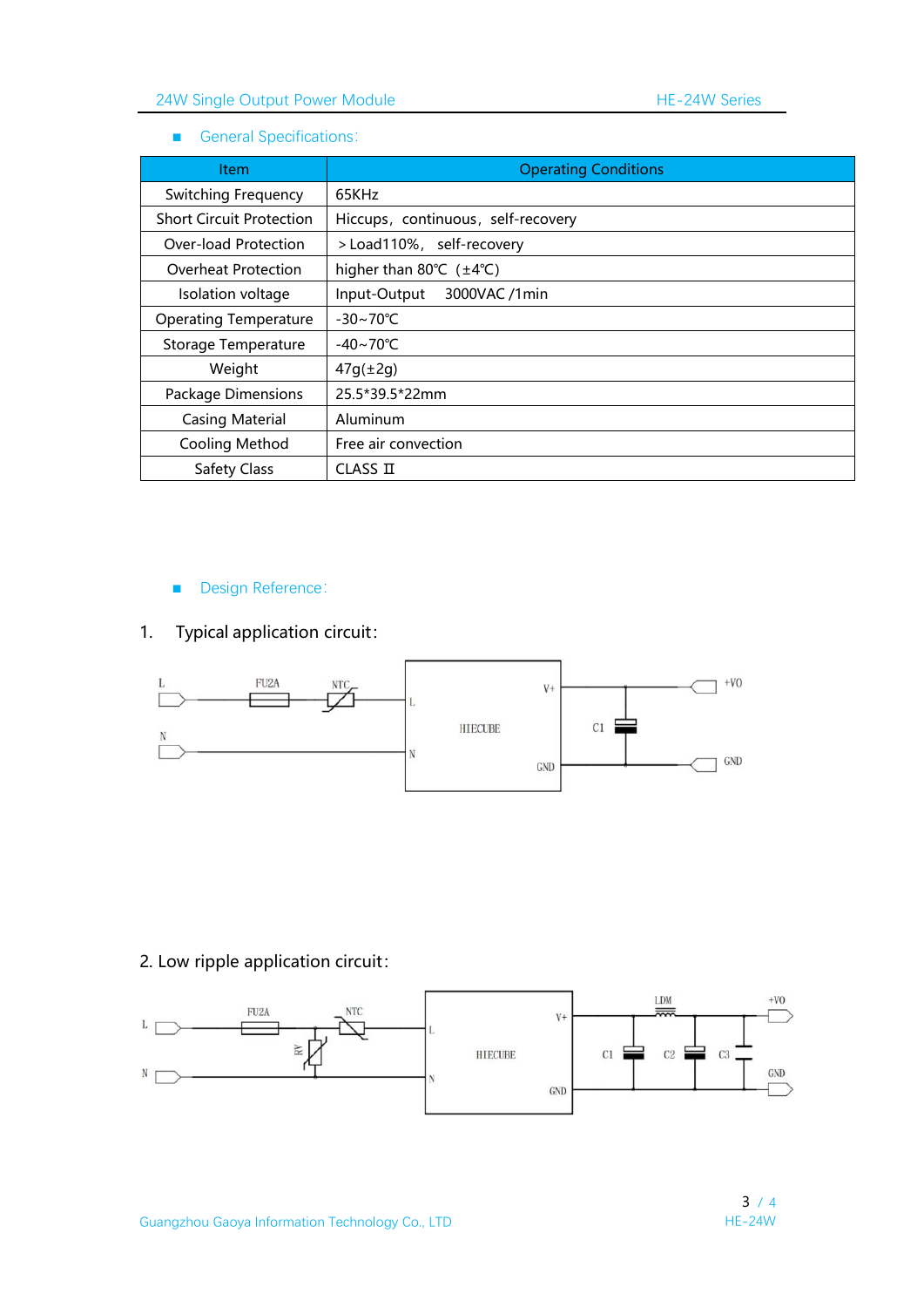# 3. EMC application circuit:



# Peripheral component parameters

| <b>INPUT</b>      |                      |               |  |  |
|-------------------|----------------------|---------------|--|--|
|                   | Parameter            |               |  |  |
| FU <sub>2</sub> A | <b>FUSE</b>          | 2A /250V      |  |  |
| <b>RV</b>         | Mov                  | 14D471K       |  |  |
| NTC               | Thermistor           | 10D-11        |  |  |
| <b>RES</b>        | Discharge resistor   | $1M\Omega/1W$ |  |  |
| <b>LCM</b>        | Common-mode inductor | <b>UU9.8</b>  |  |  |
| CX1               | Safety capacitance   | 0.33uF/275V   |  |  |
| CY1 CY2           | Y2 capacitance       | 222M/250V     |  |  |

| <b>OUTPUT</b> |            |                |                |                                   |
|---------------|------------|----------------|----------------|-----------------------------------|
| <b>VOUT</b>   | C1         | C <sub>2</sub> | LDM            | C <sub>3</sub>                    |
| 5V/6V         | 16V/1000uF | 16V/1000uF     |                |                                   |
| 9V            |            |                |                |                                   |
| <b>12V</b>    | 25V/680uF  | 25V/680uF      |                |                                   |
| <b>15V</b>    |            |                | Rod inductance | <b>CBB Capacitance</b><br>104/50V |
| <b>20V</b>    |            |                |                |                                   |
| <b>24V</b>    | 35V/470uF  | 35V/470uF      |                |                                   |
| <b>28V</b>    |            |                |                |                                   |